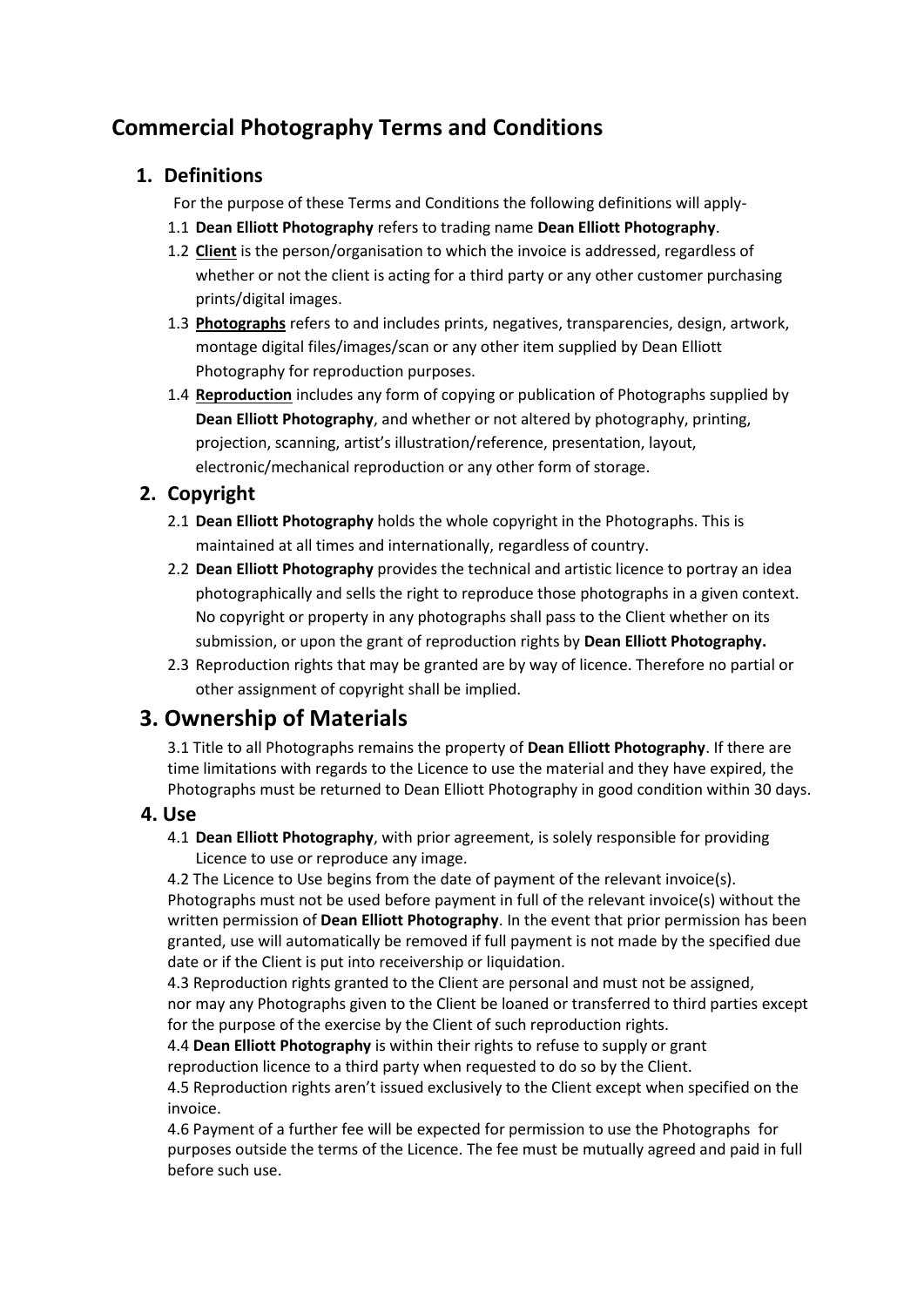4.7 Unless otherwise agreed in writing, all further Licences in respect of the Photographs will be subject to these Terms & Conditions.

# **5. Client Confidentiality**

5.1 **Dean Elliott Photography** will ensure confidentiality by will not disclosing, to any third parties, or make use of material or information given to them in confidence for the purposes of the photography, except what may be reasonably necessary to enable **Dean Elliott Photography** to carry out their duties in relation to the commission.

#### **6. Indemnity**

6.1 While **Dean Elliott Photography** takes all reasonable care in the performance of this agreement, they shall not be liable for any loss or damage suffered by the Client or by any third party arising from use or reproduction of any image or its caption.

6.2 The Client agrees to indemnify **Dean Elliott Photography** in respect of any claims or damages or any costs arising in any manner from the reproduction without proper reproduction rights of any image supplied to the Client by **Dean Elliott Photography**.

6.3 It is the Client who must satisfy himself that all necessary rights, model releases or consents which may be required for reproduction, are obtained and it is acknowledged that **Dean Elliott Photography** gives no warranty or undertaking that any such rights, model releases or consents have or will be obtained whether in relation to the use of names, people, trade marks, registered or copyright designs or works of art depicted in any image. In the event that the image issued or reproduced by or with the authority of the Client then the Client shall indemnify **Dean Elliott Photography** against any loss or damage, proceedings or costs where such rights, releases or consents have not been obtained.

#### **7. Payment**

7.1 Payment terms are strictly 30 days from date of invoice by crossed cheque made payable to **Dean Elliott Photography**, cash or automated credit transfer (BACS). BACS details will be supplied with our invoice upon request if this is a more convenient method of payment. Proof of postage of remittances is not considered proof of receipt, and clients are advised to send payment by any method affording proof of delivery.

7.1.1 Small print orders and 'one offs' will be subject to prior payment in full before any order is completed.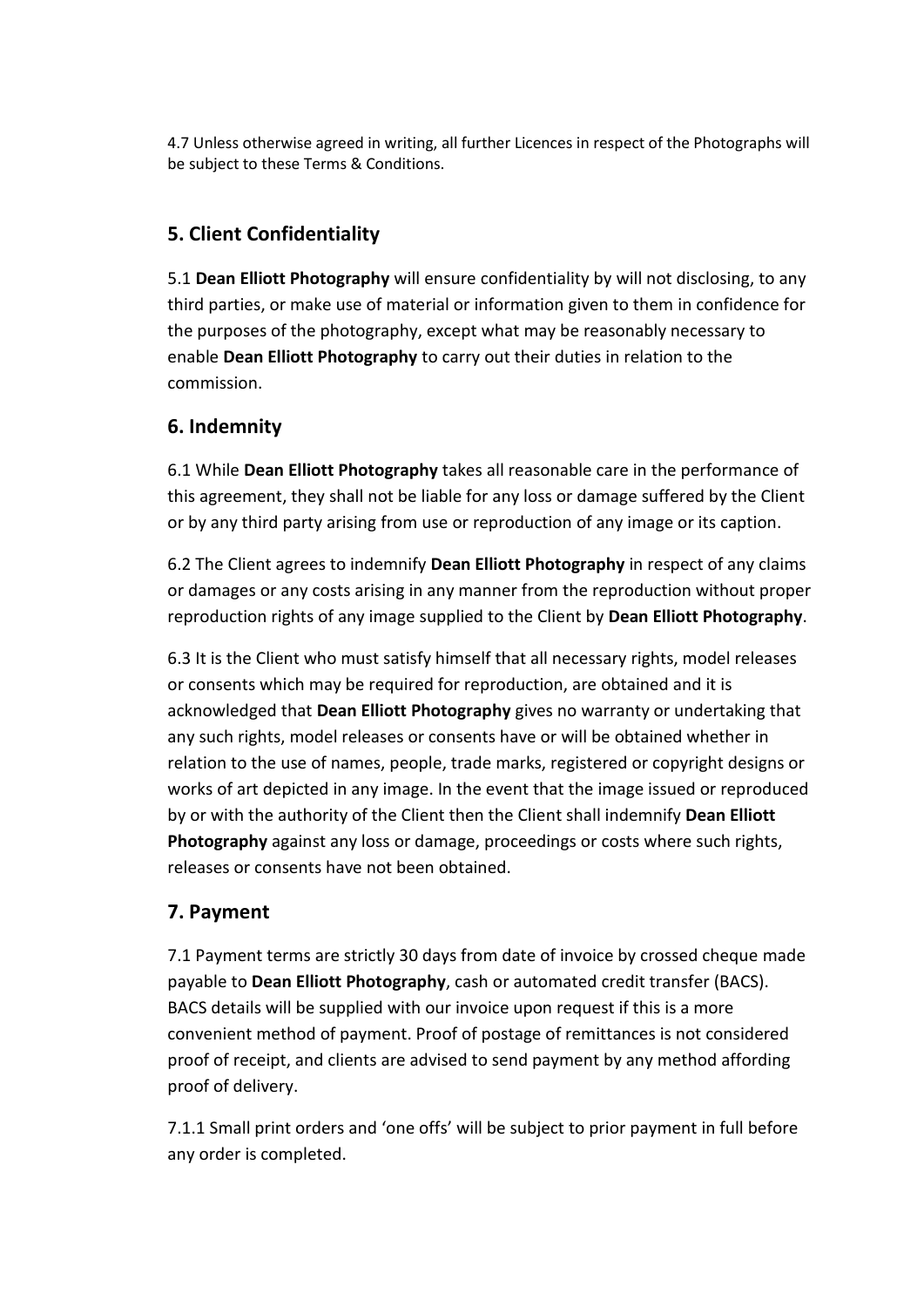We understand and will exercise our statutory right to claim interest and compensation for debt recovery costs under the late payment of commercial debts act if we are not paid according to agreed credit terms.

7.2 If payment is not made in accordance with (7.1) above then **Dean Elliott Photography** may rescind this Agreement and recover damages, or, at their option, may exercise their statutory right to interest under the Late Payment Of Commercial Debts (Interest) Act 1998.

7.3 If any invoice issued to the Client is not paid by the Due Date, then all unpaid invoices issued to the Client become due of immediate effect, even if it is less than 30 days from the issue date, and that **Dean Elliott Photography** may consider these invoices as overdue when pursuing legal action for the recovery of said debts.

7.4 A fee of £10.00 may be made for each account reminder, duplicate invoice, or any other paperwork, correspondence or phone calls involved with the pursual of a debt. This fee is non-refundable, and represents the additional time spent pursuing overdue invoices.

7.5 **Dean Elliott Photography** reserves the right to suspend ongoing services, such as (but not limited to) the Downloadable Web Page or other distribution of Photographs, once any invoice issued to a Client becomes overdue, and also reserves the right to inform the reason of this to third parties to whom this suspension of service affects.

7.6 On the Client's death or bankruptcy or (if the Client is a company) in the event of a Resolution, Petition or Order for winding up being made against it, or if a Receiver is appointed, **Dean Elliott Photography** may at any time thereafter inspect any records, accounts and books relating to the reproduction of their Photographs to ensure that the photographs are being used only in accordance with the reproduction rights granted to the Client.

#### **8. Expenses**

8.1 Where extra expenses or time are incurred by **Dean Elliott Photography** as a result of alterations to the original brief by the Client, or otherwise at their request, the Client shall give approval to and be liable to pay such extra expenses or fees at **Dean Elliott Photography** normal rate in addition to the expenses shown on the Estimate form as having been agreed or estimated.

# **9. Rejection**

9.1 Unless a rejection fee has been agreed in advance, there is no right to reject on the basis of style, composition or editing.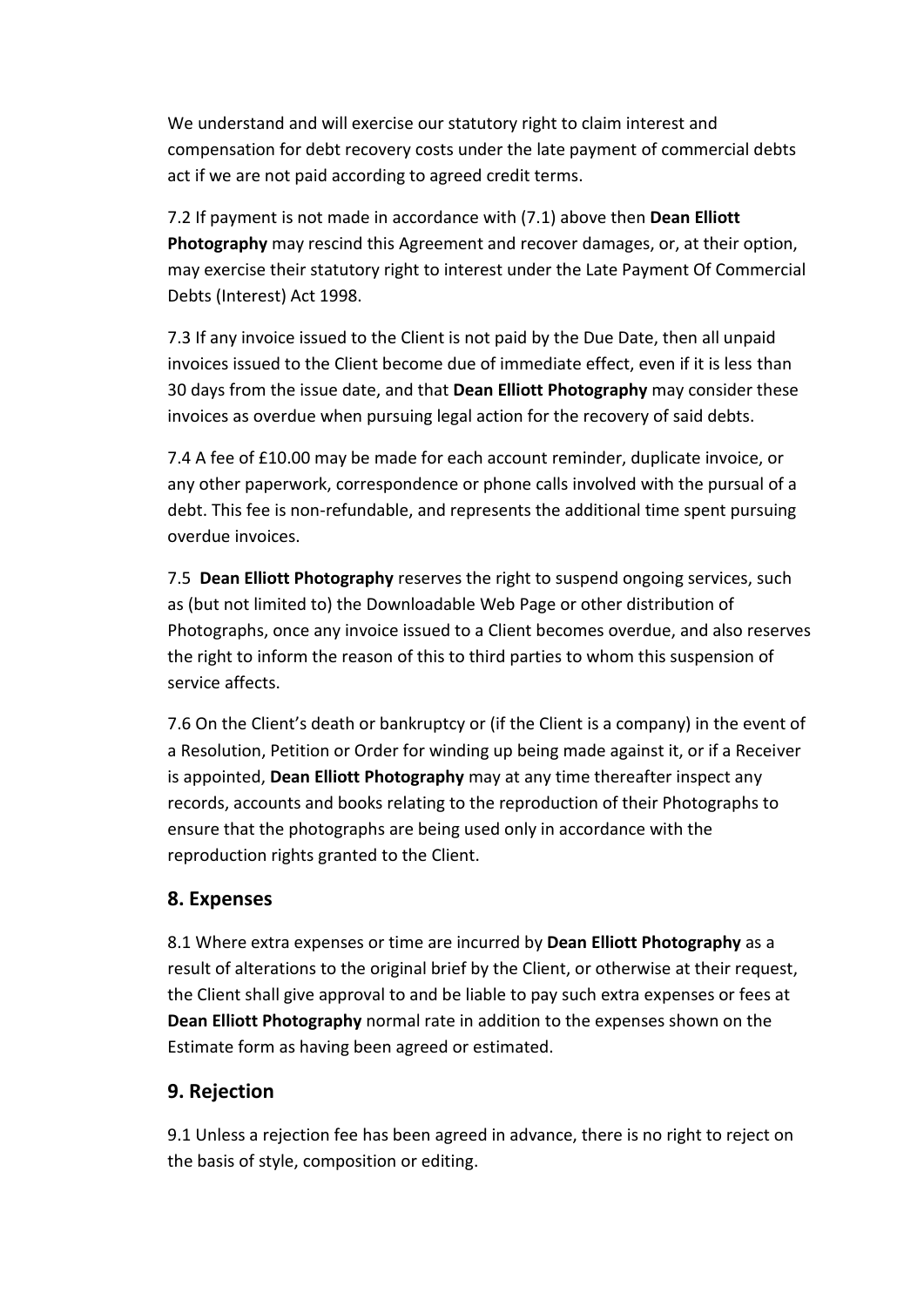# **10. Cancellation & Postponement**

10.1 Once the Client has made a booking for a specific time and date, **Dean Elliott Photography** will not accept any other work from other clients for those times and dates.

10.2 As a result, once a booking is made, if it is subsequently cancelled, a cancellation fee will be charged to the client according to the following schedule. When a client cancels a booking within two weeks of any confirmed date, a fee of 50% of the booked time rate will be charged. When a client cancels photography within one weeks of any confirmed date, a fee of 100% of the booked time rate will be charged. In addition to this cancellation fee, the client will be charged for any expenses already incurred by **Dean Elliott Photography.**

# **11. Right to a Credit**

11.1 The licence to use requires that the photographers name 'Dean Elliott' will be printed on or in reasonable proximity to all published reproductions of the photographs. **Dean Elliott Photography** asserts their statutory right to be identified as the author of the work in the circumstances set out in Sections 77 to 79 of the Copyright, Designs and Patents Act 1988 or any amendment or re-enactment thereof.

11.2 Unless otherwise agreed in writing if any image reproduced by the Client omits the copyright notice or credit line specified by **Dean Elliott Photography** any fee payable by the Client shall be subject to an increase specified by **Dean Elliott Photography** and in any event an increase of not less than 25%.

# **12. Delivery of Photographs**

12.1 **Dean Elliott Photography** will edit every take and deliver digital e-proofs of what they consider to be the best representation of every situation covered. As a result, printed contact sheets will only be supplied to the client if agreed so beforehand and will incur a charge for their production.

12.3 All digital files are supplied as jpg files tagged with sRGB colour profiles as requested.

# **13. Storage**

13.1 Save for the purposes of production for the Licensed use(s), the Photographs may not be stored in any form of electronic medium, except for the purposes of backup, without the written permission of **Dean Elliott Photography**. Manipulation